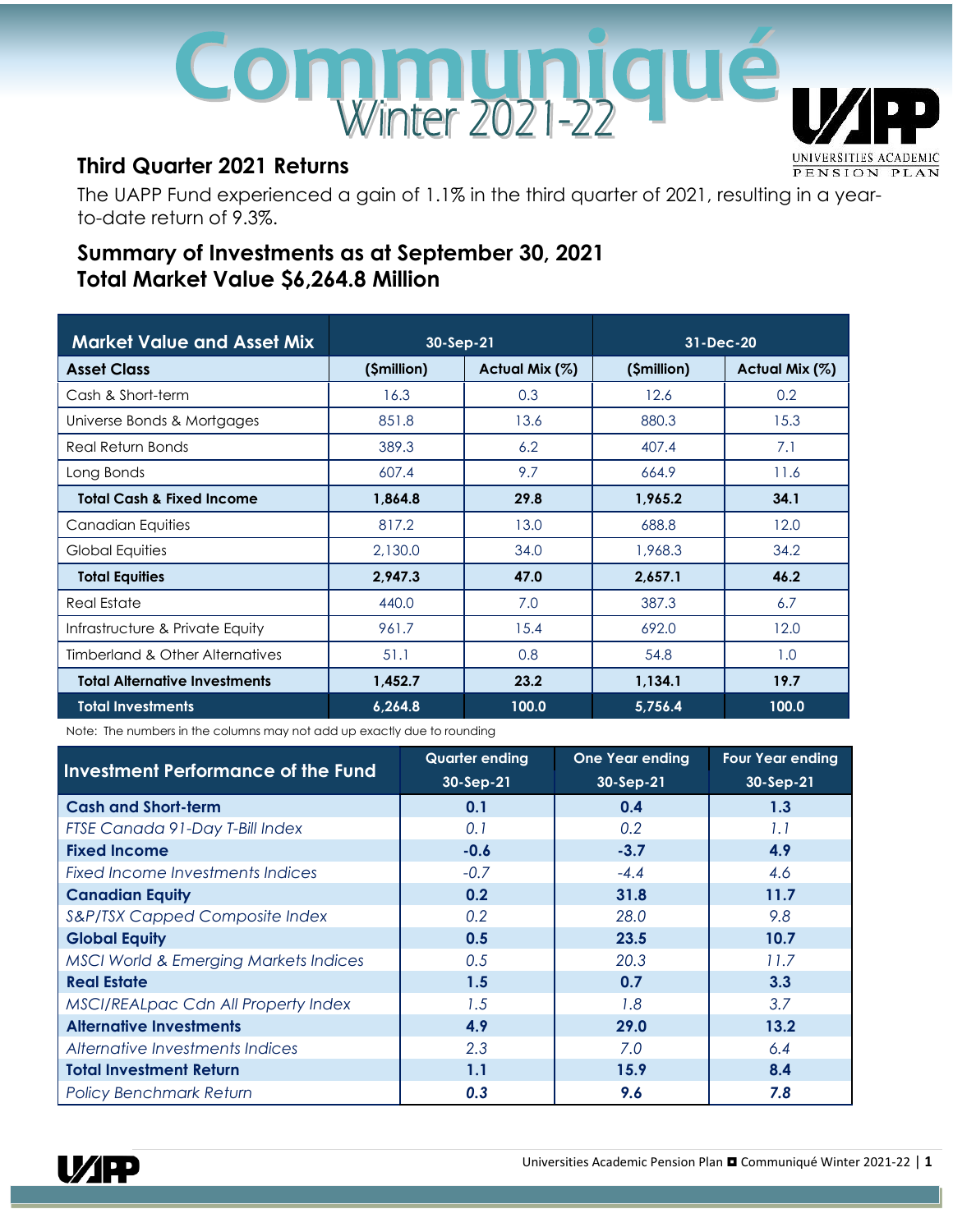**Cost-of-Living Adjustments**

Each year on January 1, cost-of-living adjustments (COLA) are applied to UAPP pensions. The historical COLA is summarized on our website at **[www.uapp.ca/news/cost-of-living-adjustment/](http://www.uapp.ca/news/cost-of-living-adjustment/)**.

# **2022 COLA for UAPP Pensioners is 1.56%**

The 2022 cost-of-living adjustment (COLA) for pensioners who retired prior to January 1, 2021 is 1.56%. For persons who retired in 2021, the COLA increase is prorated based on the number of complete months the person was on pension in the year. The increase is applied to the base pension, including any bridge benefit that is being paid. COLA is not applied to any coordination amounts. The COLA increase will be included with the January 2022 payment.

The COLA is set at 60% of the increase in the Consumer Price Index (CPI) (Alberta) as reported by Statistics Canada. The CPI increase for the relevant period was 2.6%. The percentage increase in CPI is derived by comparing the average CPI for the 12 months ending in October 2021 with the corresponding figure for the previous year.

Tax withholdings starting in January will reflect the 2022 rates applicable to the province or country of the recipient's residence. CIBC Mellon will be issuing 2021 T4A slips in mid-February 2022.

CIBC Mellon can be contacted in North America at 1.800.565.0479 and those outside North America can call collect at 1.519.873.2218. CIBC Mellon can be contacted in writing at CIBC Mellon Pension Benefits Department, PO Box 5858, Station B, London, ON N6A 6H2.

The CIBC Mellon website **[www.CIBCMellon.com](http://www.cibcmellon.com/)** is also available to assist pensioners with current information, frequently asked questions, as well as the "Retiree Assistance" page to submit address changes, banking changes, specific questions, etc.

The average COLA increase over the past twenty years, including the current year increase, is 1.30%. The highest increase in that time period was 3.42% that was applied January 1, 2004 and the lowest increase was 0.06% that was applied January 1, 2010. This year's increase is the largest annual COLA increase since January 1, 2015 when the increase was also 1.56%.

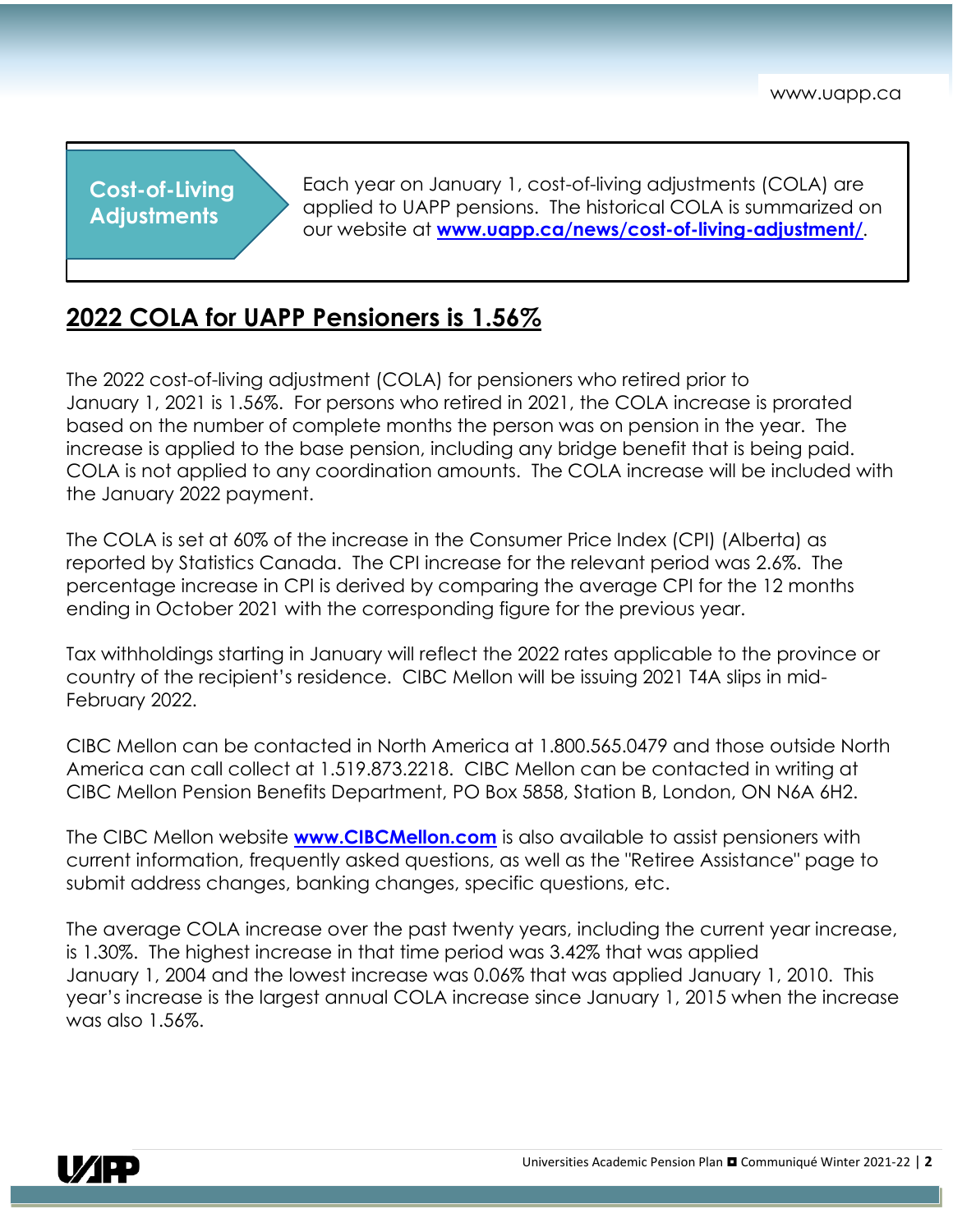# **Federal Programs - 2022 Facts**

## **Canada Pension Plan**

## **Contributions**

| <b>Employer/Employee Contribution Rate (each)</b>    | 5.70%      |  |
|------------------------------------------------------|------------|--|
| Year's Maximum Pensionable Earnings (YMPE)           | \$64,900   |  |
| Year's Basic Exemption (YBE)                         | \$3,500    |  |
| Maximum Annual Employer/Employee Contribution (each) | \$3,499.80 |  |
|                                                      |            |  |

#### **Maximum Monthly Benefits**

| Retirement Pension (Age 65)                           | \$1,253.59 |  |
|-------------------------------------------------------|------------|--|
| Survivor's Pension - Under age 65                     | \$674.79   |  |
| -Age 65 and over                                      | \$752.15   |  |
| <b>Disability Pension</b>                             | \$1,457.45 |  |
| Children of disabled or deceased contributors benefit | \$264.53   |  |

## **Old Age Security**

For First Quarter Commencing January 1, 2022 Benefits are indexed quarterly to reflect CPI changes

Maximum Old Age Security Pension **\$642.25** \$642.25

*Note: Pensioners with individual net incomes above \$81,761 must repay all or part of the maximum OAS pension amount. The repayment amounts are normally deducted from their monthly payments before they are issued. The full OAS pension is eliminated when a pensioner's net income is \$133,141 or above.*

## **Tax-Free Savings Accounts**

Maximum Annual Contribution **\$6,000.00** \$6,000.00

# **Year's Maximum Pensionable Earnings under CPP for 2022 increases to \$64,900 from \$61,600 in 2021.**

The Canada Revenue Agency has announced that the Year's Maximum Pensionable Earnings under the Canada Pension Plan (CPP) for 2022 will be \$64,900 – up 5.4% from \$61,600 in 2021. The new ceiling was calculated according to a CPP-legislated formula that takes into account the growth in average weekly wages and salaries in Canada.

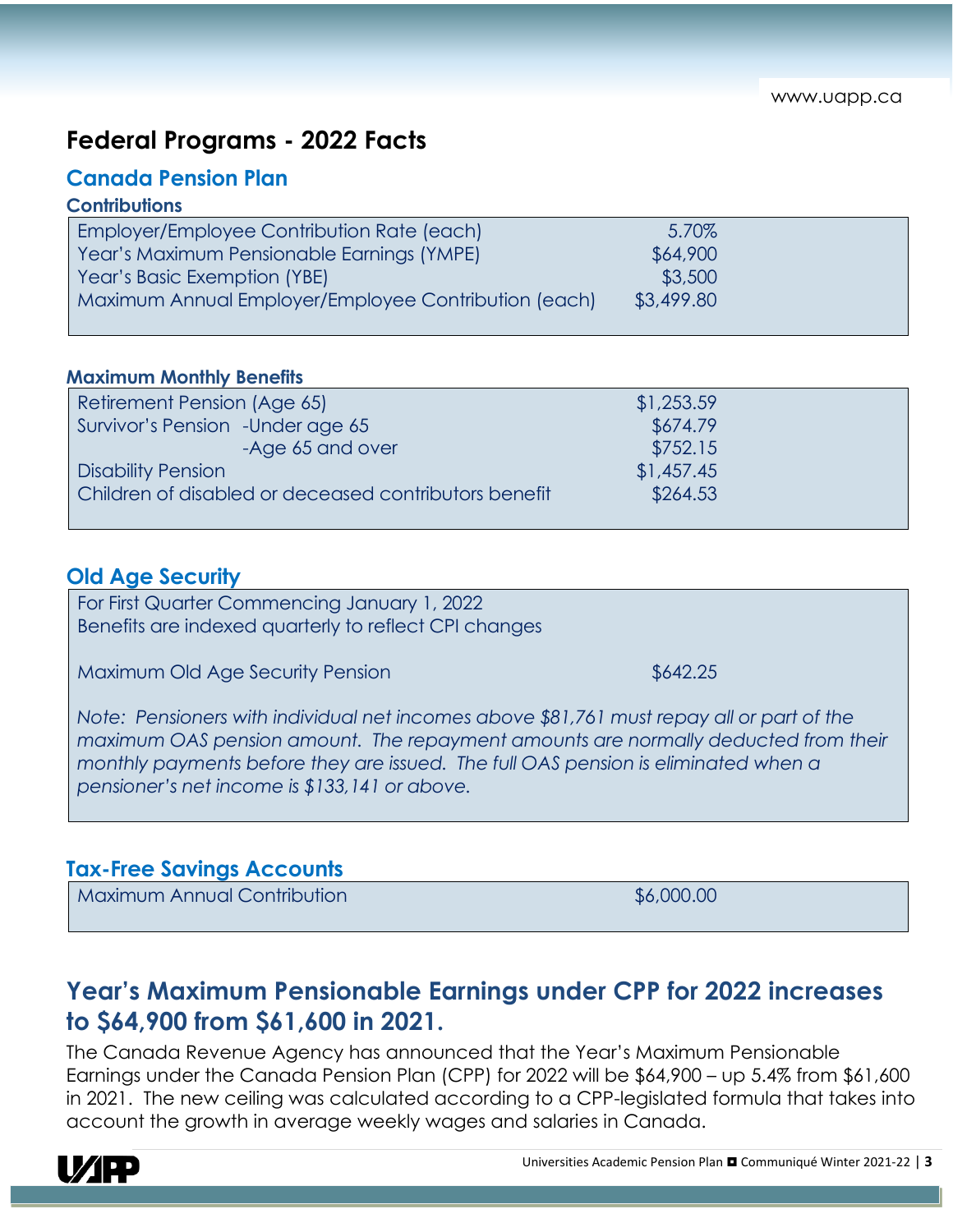The employee and employer contribution rates for 2022 will be 5.7%, up from 5.45% each in 2021. The increase is due to the CPP enhancement that started taking effect January 1, 2019.

The maximum employer and employee contribution to the CPP for 2022 will be \$3,499.80 each, up from \$3,166.45 in 2021. The basic exemption amount will remain at \$3,500.00.

# **Maximum Pensionable Salary under the UAPP for 2022 increases to \$190,470.00.**

The increase in the YMPE to \$64,900 combined with the announced maximum pension benefit of \$3,420.00 in 2022 for each year of service under defined benefit pension plans means that the maximum pensionable salary (sometimes called the pensionable salary cap) under the UAPP will rise to \$190,470.00 in 2022, up from \$180,757.78 in 2021.

In 2022, the maximum pensionable salary under the UAPP is going up by 5.4%.

# **Key Pension Terms (Part 1)**

## **ACTUARIAL VALUATION**

An actuarial valuation is the process of measuring the funded status of the pension plan and the level of contributions required to fund the benefits of the plan. An actuarial valuation is prepared by a qualified actuary who is a member of the Canadian Institute of Actuaries.

## **BENEFICIARY(IES)**

Under the UAPP, your spouse is automatically your beneficiary if you die before retirement. If you do not have a spouse at the time of death, your beneficiary(ies) is/are the person(s) or entities designated by you to receive benefits payable from the pension plan in the event of your death. If you do not name a beneficiary and you do not have a spouse, your estate becomes your beneficiary.

## **BRIDGE BENEFIT**

The bridge benefit is an additional pension (for members who retire prior to age 65) paid until the end of the month in which the member reaches age 65. The benefit is equal to 0.6% of the lesser of (i) the member's highest average salary for post-1993 service, and (ii) the member's final average YMPE. The benefit is reduced by any early retirement factor that may be applicable to the pension.

## **COMMUTED VALUE**

The lump sum of money that represents the value of your pension earned to a specified date is called the commuted value. The lump sum is determined using several factors, including your age and the long-term bond rates prevailing at the time of calculation, determined in accordance with actuarial standards. The lower the bond rates, the higher the commuted value and, conversely, the higher the rates, the lower the commuted value.

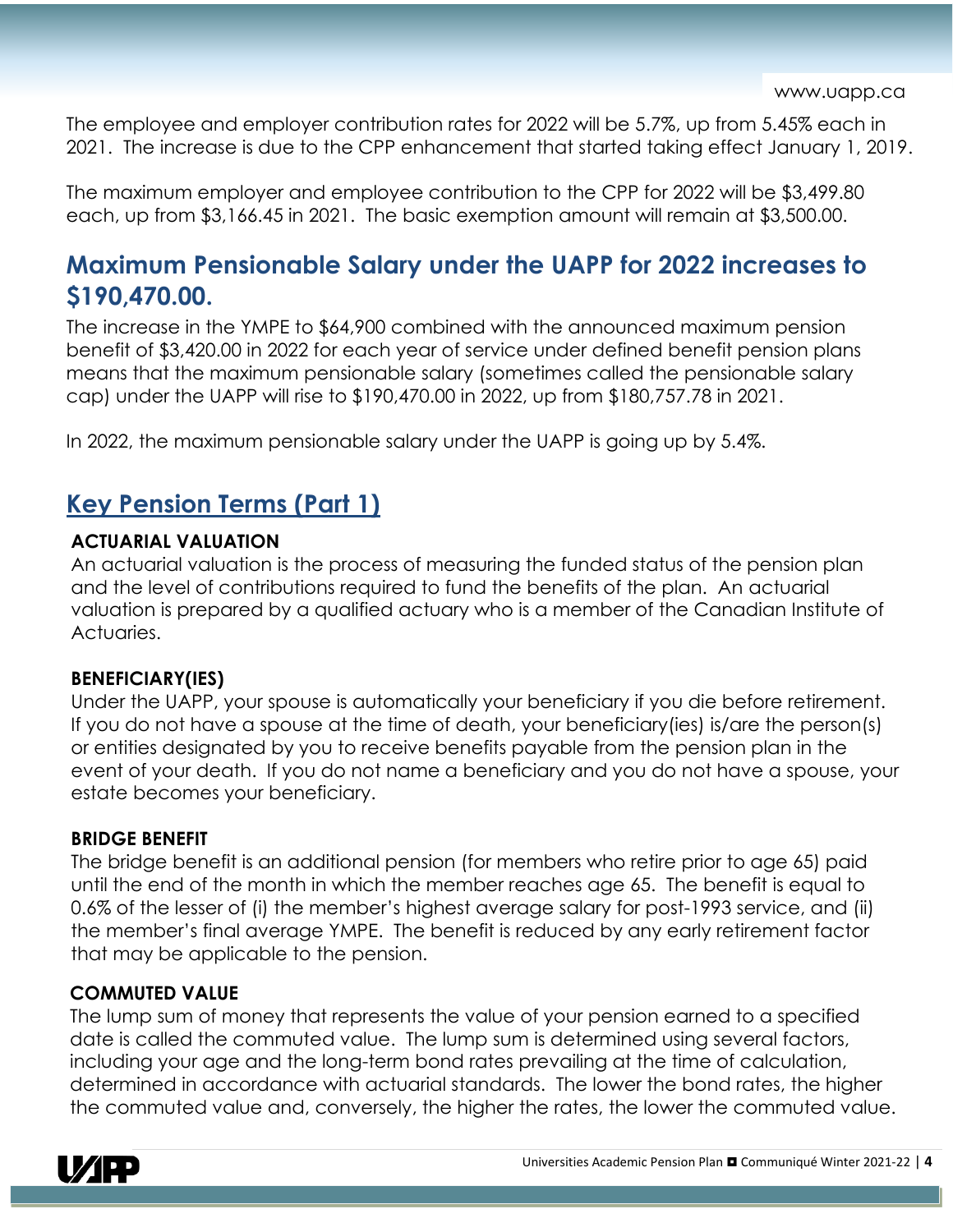#### **HIGHEST AVERAGE CAPPED SALARY**

Your average annual pensionable salary for the 60 consecutive months of your service during which such average was the highest, where earnings above the pensionable salary cap are excluded, is considered your highest average capped salary.

#### **HIGHEST AVERAGE SALARY**

Your average annual pensionable salary for the 60 consecutive months of your Plan membership during which such average was the highest is considered your highest average salary. If you have less than 60 months of Plan membership, your highest average salary will be determined over your entire period of Plan membership.

#### **INTEREST**

Interest is credited each year on member contributions at the average yield of the 5-year personal fixed term chartered bank deposit rates in the year. For 2021, the interest applied to contributions is 0.75%.

#### **LOCKED-IN RETIREMENT ACCOUNT (LIRA)**

A LIRA is an RRSP that is locked-in and which must be used to provide you with lifetime retirement income commencing on or after you reach age 50. Most financial institutions offer LIRAs.

#### **NORMAL RETIREMENT DATE**

Your normal retirement date is the June 30th immediately following your 65th birthday.

#### **PENSIONABLE SALARY**

Pensionable salary is salary on which pension contributions and benefits are based. For service on and after January 1, 1992, pensionable salary does not include earnings in excess of the pensionable salary cap.

#### **PENSIONABLE SALARY CAP**

The pensionable salary cap changes from year to year and is equal to the salary that produces the maximum UAPP benefit accrual allowed for that year by the Income Tax Act under a registered pension plan. The pensionable salary cap for recent years for pensionable service accrued from January 1, 1994 is:

 \$162,312.22 \$163,992.22 \$168,497.78 \$172,221.11 \$180,757.78 \$190,470.00

Because the UAPP benefit accrual formula was different for pensionable service accrued during 1992 and 1993, the pensionable salary cap for those years is different:

| \$145,722.22 |
|--------------|
| \$147,222.22 |
| \$151,277.78 |
| \$154,611.11 |
| \$162,277.78 |
| \$171,000.00 |
|              |

No pensionable salary cap applies for pensionable service accrued prior to 1992.



Universities Academic Pension Plan Communiqué Winter 2021-22 | **5**